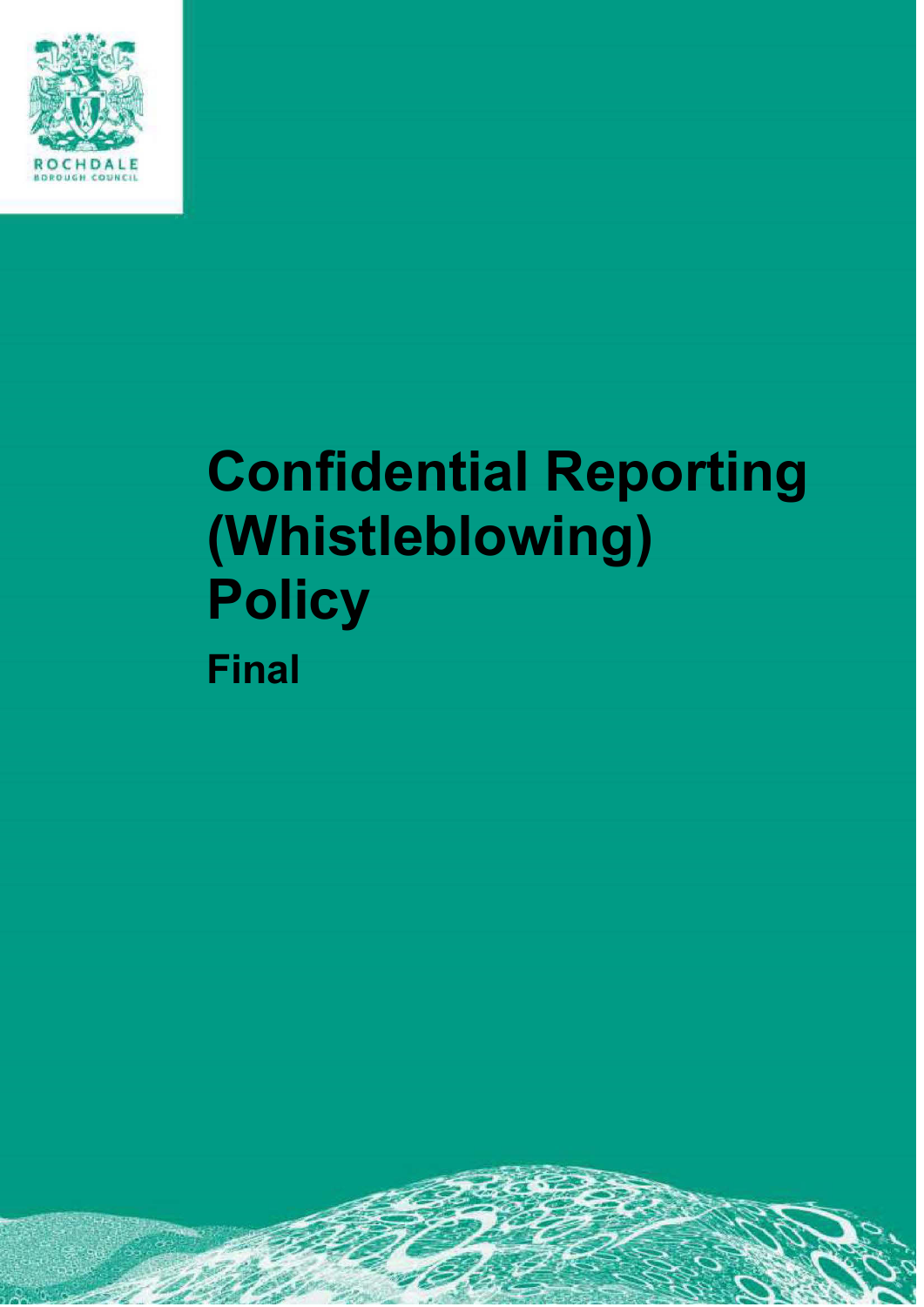

# Document Control

# Document Title: Confidential Reporting (Whistleblowing) Policy

## **Summary**

| <b>Publication Date</b>                                     | 20 November 2020                                                     |
|-------------------------------------------------------------|----------------------------------------------------------------------|
| Related Legislation / Applicable Section<br>of Legislation  | Various but predominantly The Public Interest Disclosure Act<br>1998 |
| Related Policies, Strategies, Guideline<br><b>Documents</b> | Anti-Fraud and Corruption Policy                                     |
| Replaces                                                    | <b>Previous version</b>                                              |
| Joint Policy (Yes/No)                                       | No.                                                                  |
| Name of Partner(s) if joint                                 | N/A                                                                  |
| Policy Owner (Name/Position)                                | Tony Brown, Audit Manager                                            |
| Policy Author (Name/Position)                               | Tony Brown, Audit Manager                                            |
| Applies to                                                  | All staff and Elected Members                                        |

## **Review of Strategy**

| <b>Last Review Date</b> | 20 November 2020 |
|-------------------------|------------------|
| Review undertaken by    | Tony Brown       |
| <b>Next Review Date</b> | 20 November 2021 |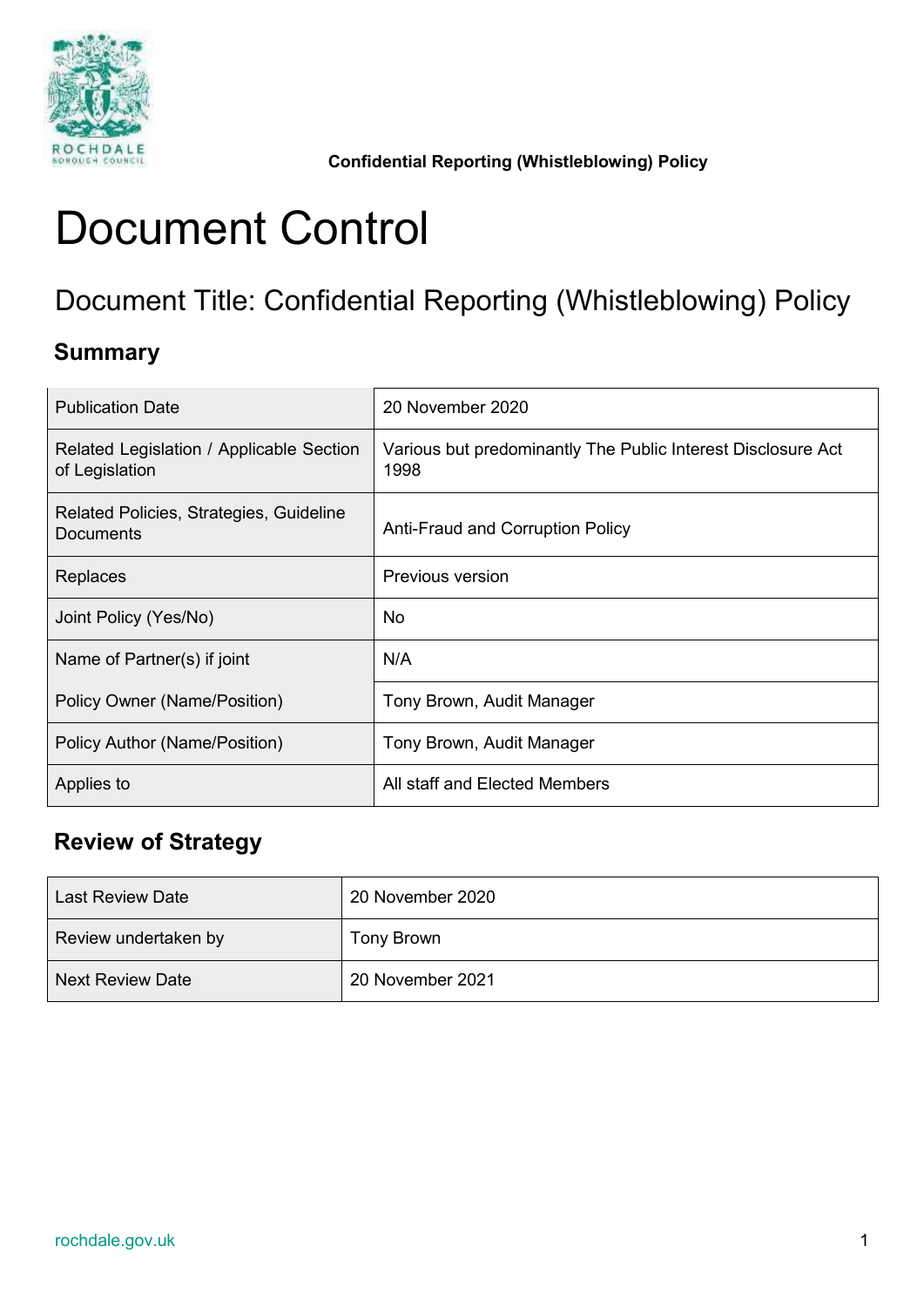

## **Confidential Reporting (Whistleblowing) Policy Confidential Reporting (Whistleblowing) Policy**

## **Document Approvals**

 Last approved by Cabinet in March 2013, this document requires the following subsequent approvals for any minor cosmetic changes. More significant changes will be routed through an appropriate approval process such as Governance Board and/or Council Committees such as Audit & Governance and/or Cabinet.

| <b>Name</b>          | <b>Title</b>           | Date of Issue | <b>Version Number</b> |
|----------------------|------------------------|---------------|-----------------------|
| <b>Shaun Knowles</b> | Head of Internal Audit |               |                       |
|                      |                        |               |                       |
|                      |                        |               |                       |

#### 1 **Introduction**

- 1.1 Employees are in a good position to be aware of unacceptable behaviour or practice within the Authority. However, they may not express their concerns because they feel that speaking up would be disloyal to their may be easier to ignore the concerns rather than report what may just be suspicions of unacceptable behaviour colleagues or to the Council. Employees may also fear harassment or victimisation. In these circumstances, it or practice.
- 1.2 The Council is committed to the highest possible standards of openness, probity and accountability. To achieve these ends, it encourages freedom of speech. In line with that commitment, it is expected that employees who have serious concerns about any aspects of the Council's work should come forward and voice those concerns. It is recognised that most cases will have to proceed on a confidential basis.
- 1.3 This policy document makes it clear to employees that they can do so without fear of victimisation, subsequent discrimination or disadvantage. This Confidential Reporting (Whistleblowing) Policy is intended to encourage and enable employees to raise serious concerns within the Council rather than overlooking a problem or 'blowing the whistle' outside.
- 1.4 This policy applies to all employees. For the purpose of this policy only, the term "employees" also includes contractors and suppliers working for or on behalf of the Council, on Council premises or elsewhere.

#### 2 **Aims and scope of this policy**

- 2.1 This Policy aims to:-
	- encourage employees to feel confident in raising serious concerns and to question and act upon concerns about unacceptable behaviour or practice within the Authority;
	- provide avenues for employees to raise those concerns and receive feedback on any action taken;
	- ensure that employees receive a response to their concerns and that employees are aware of how to pursue them if they are not satisfied; and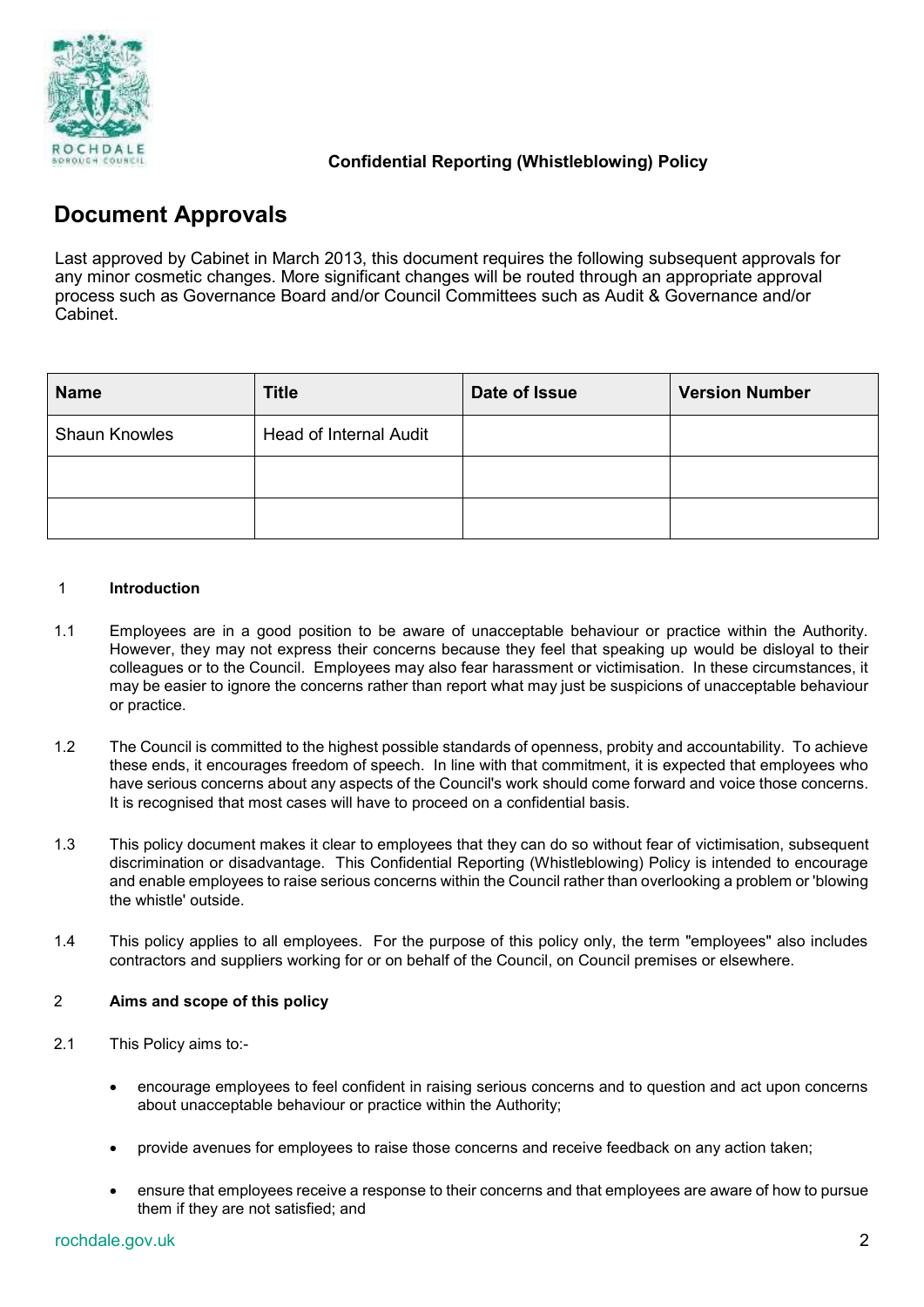

- reassure employees that they will be protected from possible reprisals or victimisation if employees have a reasonable belief that they have made any disclosure in the public interest.
- 2.2 There are existing procedures to lodge a grievance relating to employment matters. The Confidential Reporting (Whistleblowing) Policy is intended to cover major concerns (for example, those that have a "public interest" aspect to them), that fall outside the scope of other policies/procedures. As such it may cover concerns such as:
	- conduct which is an offence or a breach of the law;
	- disclosures related to miscarriages of justice;
	- damage to the environment;
	- the unauthorised or inappropriate use of public funds;
	- fraud, corruption and bribery;
	- racial harassment, sexual or physical abuse of clients;
	- vulnerable adult or child safeguarding concerns e.g. harm, neglect or abuse; and
	- Modern Slavery or other unethical conduct.
- 2.3 The term "the public interest" is not defined in whistleblowing legislation. However something which is "in the public interest" may be summarised very simply as something which on balance serves the interests of the public more than it does not serve their interests.
- 2.4 Thus, any serious concerns that employees have about any aspect of service provision or the conduct of officers or Members of the Council or others acting on behalf of the Council can be reported under the Confidential Reporting (Whistleblowing) Policy. This may be about something that:-
	- makes employees feel uncomfortable in terms of known standards, experience or the standards they believe the Council subscribes to, or
	- is against the Council's Constitution and policies, or
	- falls below established standards of practice, or
	- amounts to improper conduct.

#### **3 Safeguards**

#### Harassment and Victimisation

- 3.1 The Council is committed to good practice and high standards and wants to support employees in achieving good practice and high standards.
- are saying is true, employees should have nothing to fear because they will be doing their duty to their employer 3.2 The Council recognises that the decision to report a concern can be a difficult one to make. If what employees and those for whom they are providing a service.
- 3.3 The Council will not tolerate any harassment or victimisation (including informal pressures) of a person expressing a concern and will take appropriate action to protect employees when they raise a whistleblowing concern in the public interest. Any staff found to have mistreated or victimised a person as a result of that person having made a whistleblowing disclosure, will be subject to disciplinary measures.
- 3.4 Any investigation into allegations of potential unacceptable behaviour or practice will not influence or be influenced by any disciplinary or redundancy procedures that already affect employees.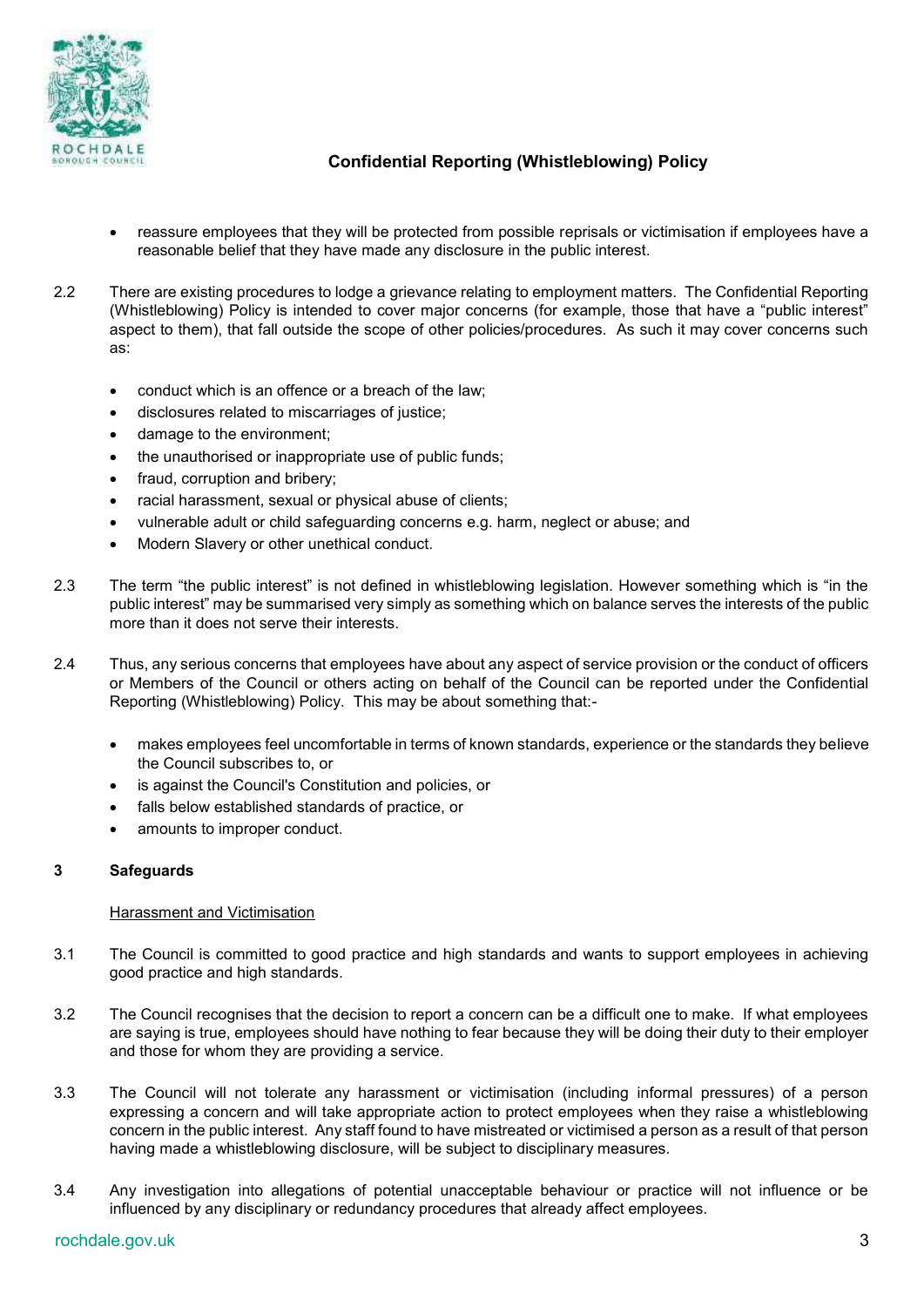

#### 4 **Confidentiality**

4.1 All concerns will be treated in confidence and every effort will be made not to reveal the identity of employees if they so wish. At the appropriate time, however, employees may need to come forward as witnesses.

#### 5 **Anonymous allegations**

- 5.1 This policy encourages employees to put their names to their allegations whenever possible.
- 5.2 Concerns expressed anonymously are much less powerful but will be considered at the discretion of the Chief Executive, Monitoring Officer, Head of Human Resources or the Head of Internal Audit.
- 5.3 In exercising this discretion, the factors to be taken into account include:
	- the seriousness of the issues raised
	- the credibility of the concerns, and
	- the likelihood of confirming the allegations from attributable sources.

#### 6 **Untrue allegations**

 6.1 If employees make whistleblowing allegations in the public interest but it is not confirmed by the investigation, no action will be taken against them. If, however, employees make allegations frivolously, maliciously or for personal gain, disciplinary or other action may be taken against them.

#### 7 **How to raise a concern**

- 7.1 *As a first step, employees should normally raise concerns with their immediate manager or their supervisor*. This depends, however, on the seriousness and sensitivity of the issues involved and who is suspected of the malpractice. For example, if employees believe that management is involved, they should approach the Chief Executive, Monitoring Officer, Head of Human Resources, or the Head of Internal Audit.
- 7.2 Concerns may be raised verbally or in writing. Employees who wish to put their complaints in writing should do so using the following format:
	- the background and history of the concerns (giving relevant dates whenever possible)
	- the reasons why they are particularly concerned about the situation.
- 7.3 The earlier employees express their concerns, the easier it is to take action.
- 7.4 Although employees are not expected to prove the truth of allegations, they will need to demonstrate to the person contacted that there are reasonable grounds for their concerns.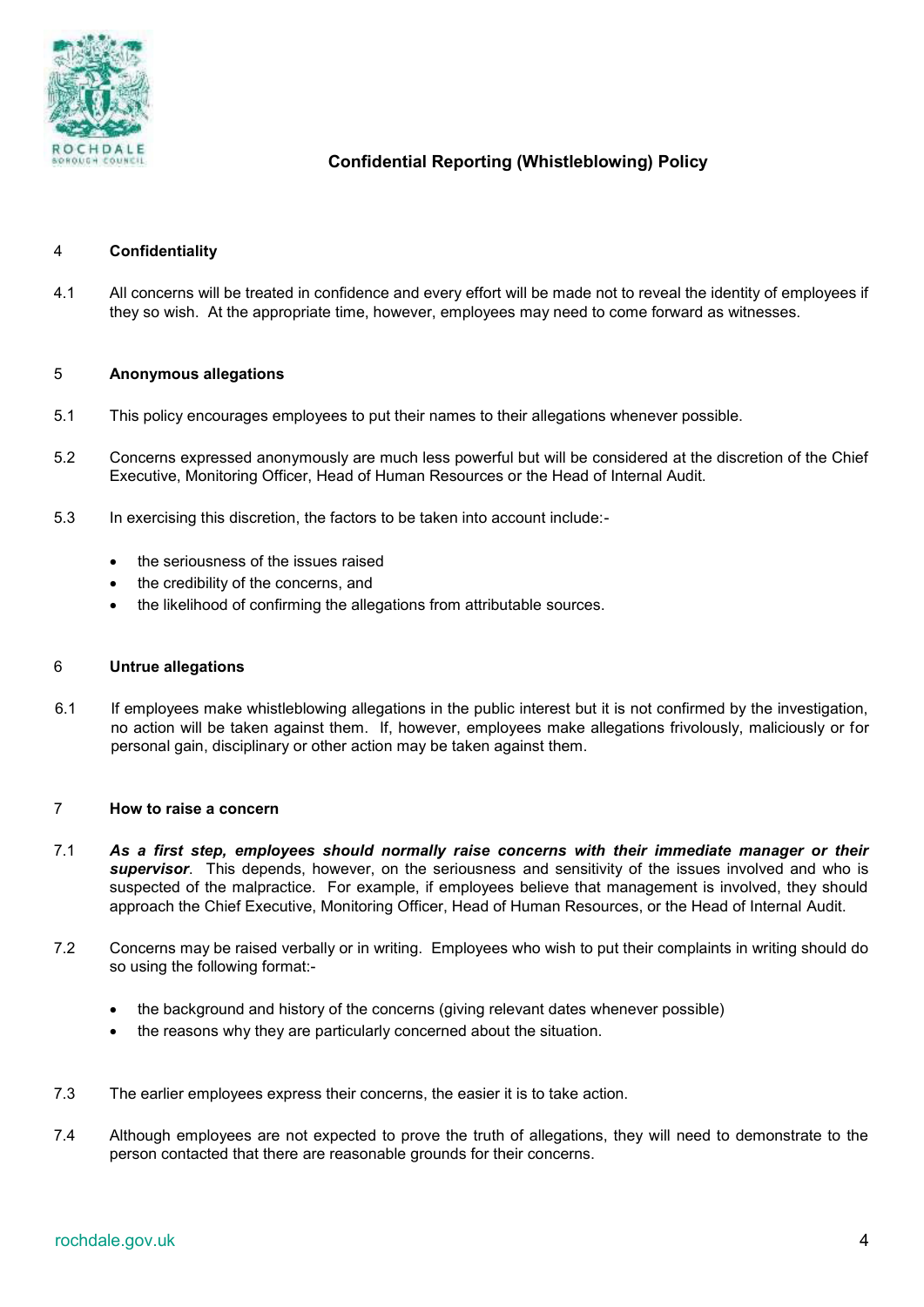

 7.5 Advice and guidance on how to pursue matters of concern may be obtained from the Chief Executive, Monitoring Officer, Head of Human Resources Service or the Head of Internal Audit.

| Chief Executive         | 01706924702  |
|-------------------------|--------------|
| Monitoring Officer      | 01706924710  |
| Head of Human Resources | 01706926245  |
| Head of Internal Audit. | 01706 925497 |

 If employees have a good reason to be unwilling to refer the matter of concern to one of the internal sources above, then section 9.1 contains details of how concerns can be reported elsewhere.

- 7.6 Employees may invite their trade union or professional association representative or workplace colleague to be present during any meetings or interviews in connection with the concerns they have raised.
- 7.7 Concerns about a child safeguarding issue e.g. that a child may have suffered harm, neglect or abuse, can be reported to the Children's Social Care Service on 0300 3030440; or in an emergency contact the Police direct.

 Adult safeguarding concerns can be reported to the Adult Care Service on 0300 3038886, or in an emergency contact the Police direct.

#### 8 **How the Council will respond**

- 8.1 The Council will respond to the concerns of employees. Employees should remember that testing out their concerns is not the same as either accepting or rejecting them.
- 8.2 Where appropriate, the matters raised may:-
	- be investigated by management, Internal Audit or through the disciplinary process
	- be referred to the Police
	- be referred to the External Auditor
- 8.3 In order to protect individuals and those accused of misdeeds or possible malpractice, initial enquiries (normally led by Internal Audit) will be made to decide whether an investigation is appropriate and, if so, what form it should take. The overriding principle which the Council will have in mind is the public interest. Concerns or allegations which fall within the scope of specific procedures (see paragraph 2.2) will normally be referred for consideration under those procedures.
- 8.4 All reasonable efforts will be made to ensure that individuals directly or indirectly involved in any initial enquiries are made aware (as far as the need to maintain confidentiality permits) why those enquiries are taking place. The formal reporting relationship in cases of allegations made is between Internal Audit and Service Directors. As such, once informed by Internal Audit it is then service management's responsibility to ensure that staff within their service are aware and that staff support facilities are provided where necessary.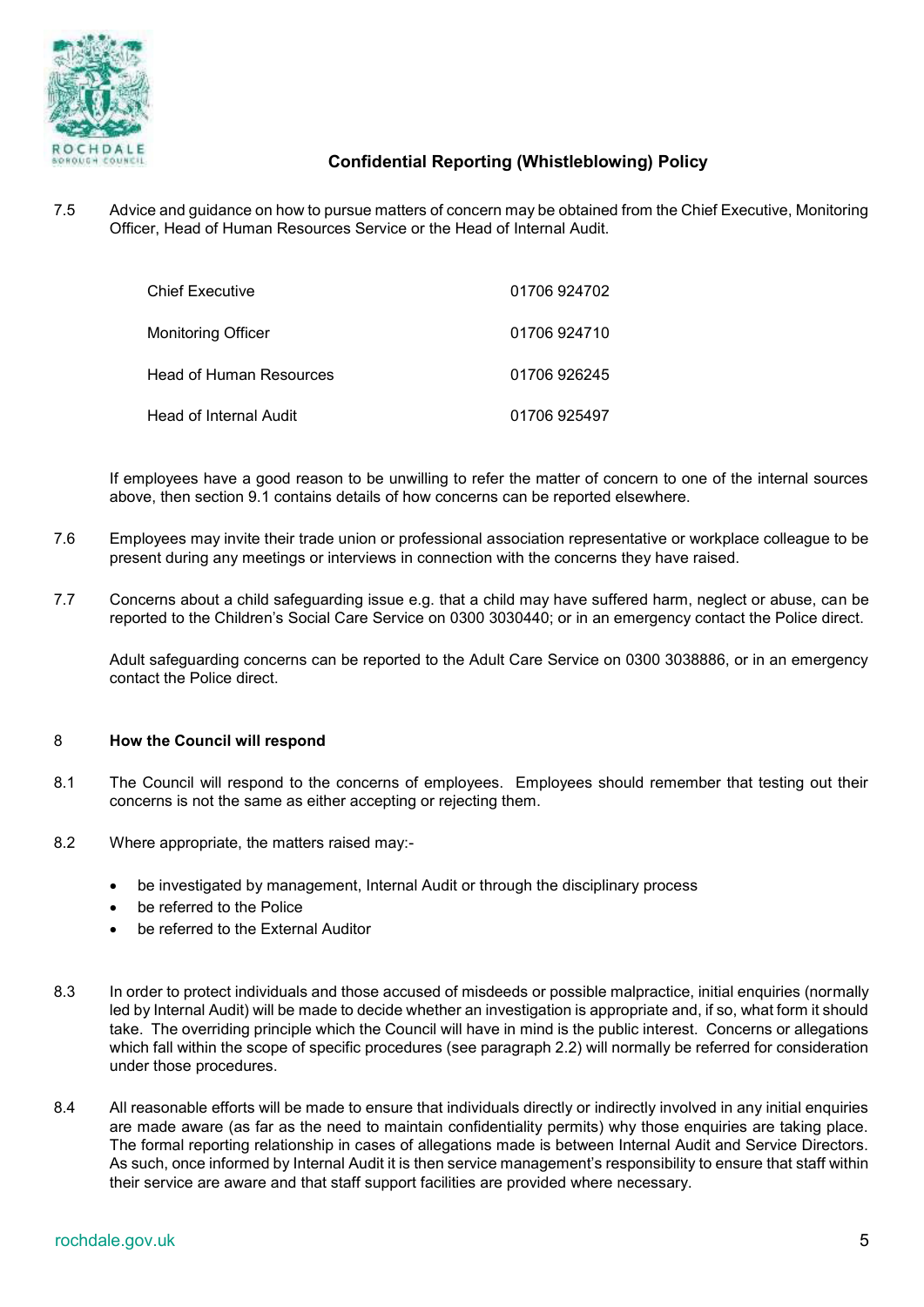

### **Confidential Reporting (Whistleblowing) Policy Confidential Reporting (Whistleblowing) Policy**

- 8.5 It is stressed that there is no presumption of guilt of any officers at any stage in the initial enquiries process. Auditors are professionally bound to work independently with integrity and an open mind and are intent in examining processes and activities at this stage rather than officers personally.
- 8.6 The time frame for completing the initial enquiries cannot be specified easily as each situation is different and, in some cases further issues may arise which require follow up. Internal Audit will seek to ensure that this part of the process is carried out as expediently as possible yet without compromising on the thoroughness of the enquiry.
- 8.7 At the completion of the initial enquiries phase Internal Audit will formally report to the client Service Management (normally the Service Director), who will decide whether to invoke the Council's disciplinary procedures. Where evidence of wrongdoing is identified Internal Audit will make recommendation to that effect.
- 8.8 The Human Resources Service will provide advice and support to managers and staff by advising on support available e.g. the Council's Employee Assistance Programme.
- 8.9 Some concerns may be resolved by agreed action without the need for investigation. If urgent action is required, this will be taken before any investigation is conducted.
- 8.10 Within ten working days of a concern being received the Chief Executive, Monitoring Officer, Head of Human Resources, Head of Internal Audit or another designated officer will write to the complainant in those instances where the complainant has provided contact details :
	- acknowledging that the concern has been received;
	- indicating how it is proposed to deal with the matter;
	- giving an estimate of how long it will take to provide a final response;
	- indicating whether any initial enquiries have been made;
	- supplying information on staff support mechanisms, and
	- indicating whether further investigations will take place and, if not, why not.
- 8.11 The amount of contact between the officer considering the issues and the relevant employee will depend on the nature of the matters raised, the potential difficulties involved and the clarity of the information provided. If necessary, further information will be sought from the relevant employee.
- 8.12 Where any meeting is arranged, off-site if the employee so wishes, the employee can be accompanied by a trade union or professional association representative or a workplace colleague.

#### **How matters of concern can be taken further**  9

- 9.1 This Policy is intended to provide employees with an avenue to raise concerns within the Authority. However, if employees are reluctant to raise their concern through internal channels, or if they feel that matters of concern previously reported have not been dealt with satisfactorily, then the following are possible contacts if they wish to take matters further:-
	- Local Councillors details of how to contact and surgery hours are on the Council's website www.rochdale.gov.uk.
	- Mazars the Council's external auditors. They are completely independent from the Council and can be contacted on 0161 238 9200 or by writing to them at 1 St. Peter's Square, Manchester, M2 3DE.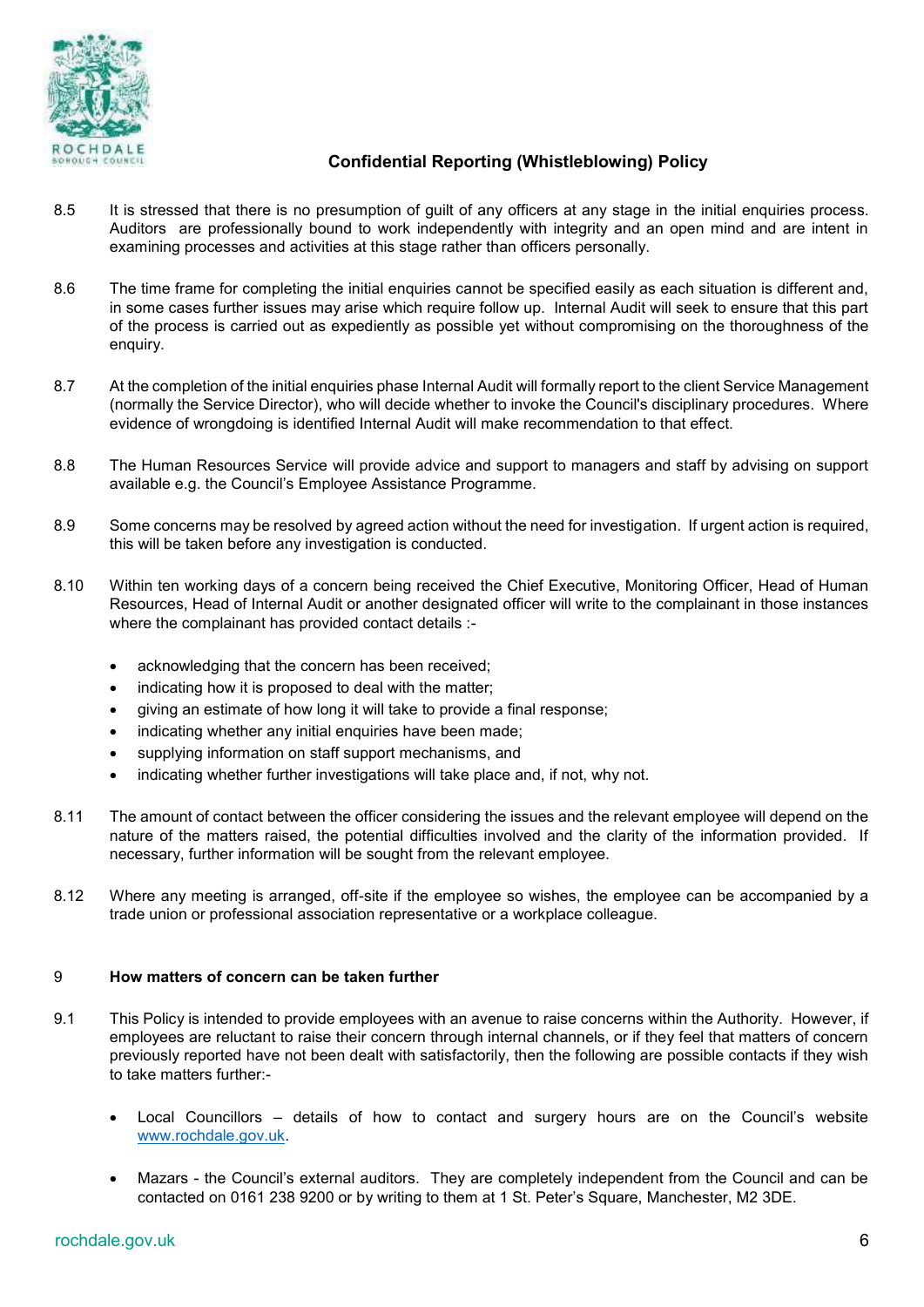

- Relevant professional bodies.
- Solicitors.
- Greater Manchester Police Tel No. 101.
- are properly raised and addressed in the workplace. Contact details are on their website at <u>www.protect-</u> Protect - An independent whistleblowing authority which seeks to ensure that concerns about malpractice advice.org.uk.
- 9.2 If employees take matters outside the Authority, it will be necessary to ensure that they do not disclose confidential or legally privileged information. As such, it is advisable that employees take appropriate advice before proceeding.
- 9.3 If employees make allegations frivolously, maliciously or for personal gain, then disciplinary or other action may be taken against them.

#### 10 **Equality and Diversity**

- line with the Council's Equality and Diversity Policy, in order to provide equality of opportunity for all employees. 10.1 Service Directors and employees are responsible for ensuring that they operate this Whistleblowing Policy in
- 10.2 The Council is committed to ensuring that no-one is discriminated against, disadvantaged or given preference, through membership of any particular group, particularly based on age, disability, gender reassignment, race, religion or belief, sex, sexual orientation, marriage and civil partnership and pregnancy and maternity. This policy will be available equally to all employees irrespective of their background or membership of a particular group.
- 10.3 In addition, in line with the Trade Union and Labour Relations (Consolidation) Act 1992 (TULRCA) Part 3, the Council is committed to ensure that employees are not disadvantaged or discriminated against by virtue of their trade union membership in the application of this policy.
- 10.4 The Council will regularly review this policy's impact on any equality and diversity issues, and will identify any inequalities by monitoring and will take appropriate action where necessary.

#### 11 **Review**

 11.1 Rochdale Council will continue to review its rules and procedures and will make sure that the Confidential Reporting (Whistleblowing) Policy is regularly reviewed to ensure it stays current, appropriate and effective.